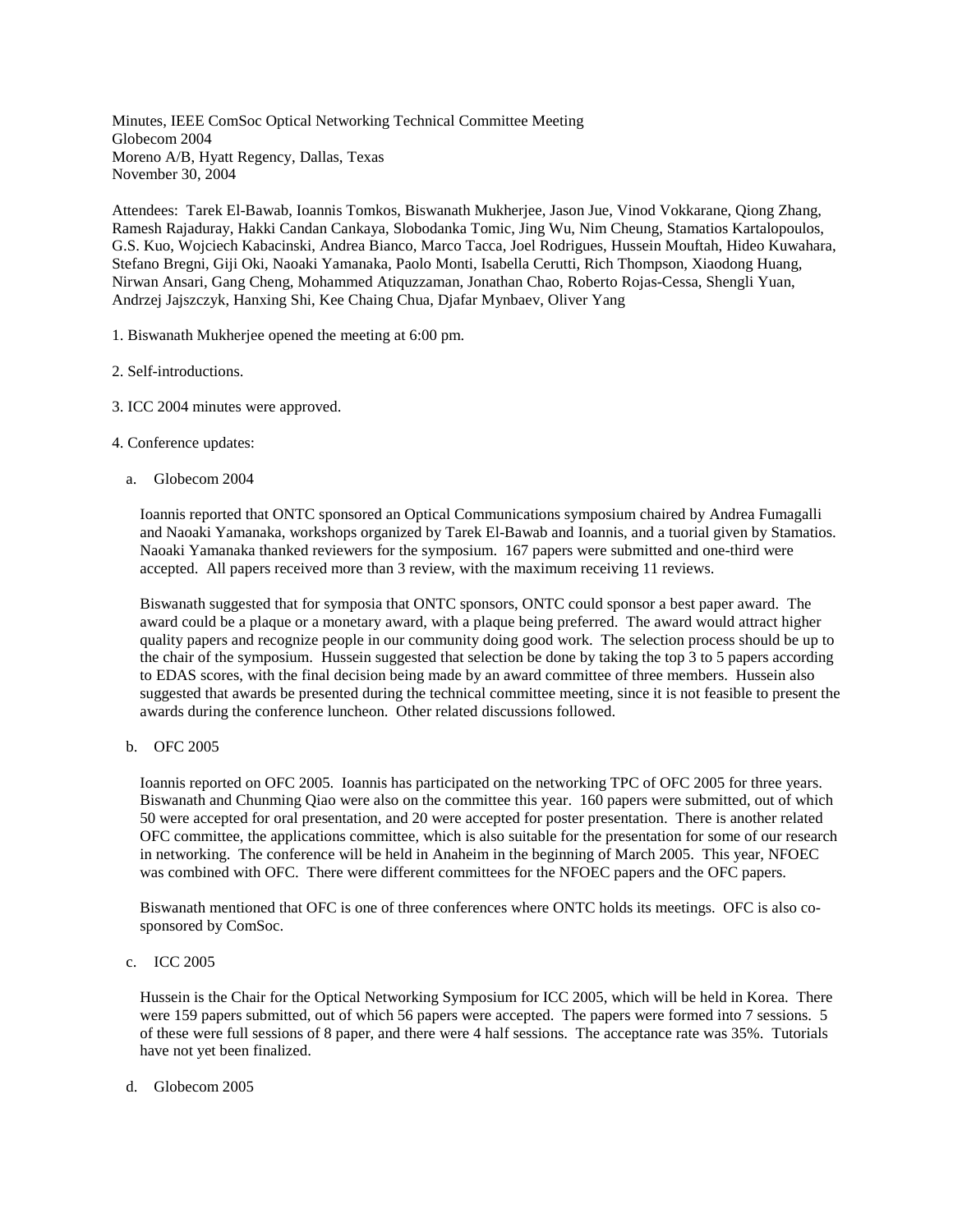ONTC is sponsoring a symposium at Globecom 2005 on Photonic Technology for Communications. Ioannis and Jason are co-chairs for symposium. The call for papers is open, and the deadline is March 1, 2005. The acceptance notification date is July 1, 2005, and the camera-ready due date is Sept. 1, 2005. The conference will be held at the end of Nov. and the beginning of Dec. 2005 in St. Louis. Around 60 people were invited to the TPC. The TPC will have around 40 TPC members. There is a chair for Globecom 2005 who will accept proposals for workshops and tutorials. The deadline for submission of workshop and tutorial proposals is March 1. The notification of acceptance of workshops will be a bit later than for symposia papers.

# e. OFC 2006

The submission deadline for OFC 2006 is Sept. 2005. Ioannis will not be on the committee, but Biswanath will be. The location of the conference is not known yet.

## f. ICC 2006

ICC 2006 will be held in Istanbul, Turkey. ONTC will be sponsoring an Optical Networking symposium at ICC 2006, co-sponsored by the TAOS TC. The Co-Chairs for the symposium are Piet Demeester, Byrav Ramamurthy, and Stefano Bregni. The Vice-Chair is Nasir Ghani. The Switching and Routing TC may also cooperate on the symposium.

# g. Globecom 2006

A proposal for a symposium needs to be prepared and submitted to the conference Technical Program Chair. The proposal should be ready by ICC 2005, with decisions being made in the following months. The conference will be held in San Francisco, and the General Chair for the conference is from Sprint.

Biswanath mentioned that Chairs and Vice-Chairs for Symposia should be responsible for coming to conferences and attending the planning meetings. The Vice-Chair of one event may be promoted to Chair of the next event in order to provide continuity. Biswanath also suggested larger Technical Program Committees for Symposia in order to spread the workload and to groom people for future events. The Technical Program Committee should have a balance in terms of geographic representation as well as a balance between members from industry and academia. Chairs and Vice-Chairs of Symposia are selected by ONTC officers. Suggestions and input from ONTC members are welcome and appreciated.

# 4. Other conferences

Jason Jue reported on Broadnets 2004, which was held in San Jose, California, in October. Attendance was good, with over 200 participants. Next year's BroadNets conference will be held in Boston in October 2005. The deadline for submission is February 1, 2005.

Stefano Bregni reported on ONDM-05, which received about 90 papers, out of which approximately 50% were accepted. The average quality of papers was high. The lowest score on EDAS of accepted papers was about 3.2 to 3.3. Most papers had 3 reviews, and some had 2 reviews. It was ensured that papers with 2 reviews did not have conflicting reviews. The conference is technically co-sponsored by ComSoc and IFIP. The ComSoc sponsorship was endorsed by TAOS, ONTC, and a local chapter. The conference will be held in February 2005 in Milano. There will be a special social event at the conference - a visit to The Last Supper by Leonardo da Vinci. There are 2 slots for 50 people each.

Ioannis Tomkos reported on ECOC-05, which will be held in Glasgow, Scotland, at the beginning of September. The deadline for submissions is mid April. There is one ECOC committee on networking and applications that is relevant to ONTC. Another committee is related to TAOS. More involvement of ONTC in ECOC is needed.

K.C. Chua raised the issue of having a flagship conference for ONTC. Biswanath mentioned that other TCs have their own flagship events, and that there was a proposal for ONDM to have full ComSoc sponsorship with IFIP, but the proposal wasn't accepted. Hussein mentioned that OptiComm could have been our flagship conference, but that it became BroadNets, which includes wireless as well as optical.